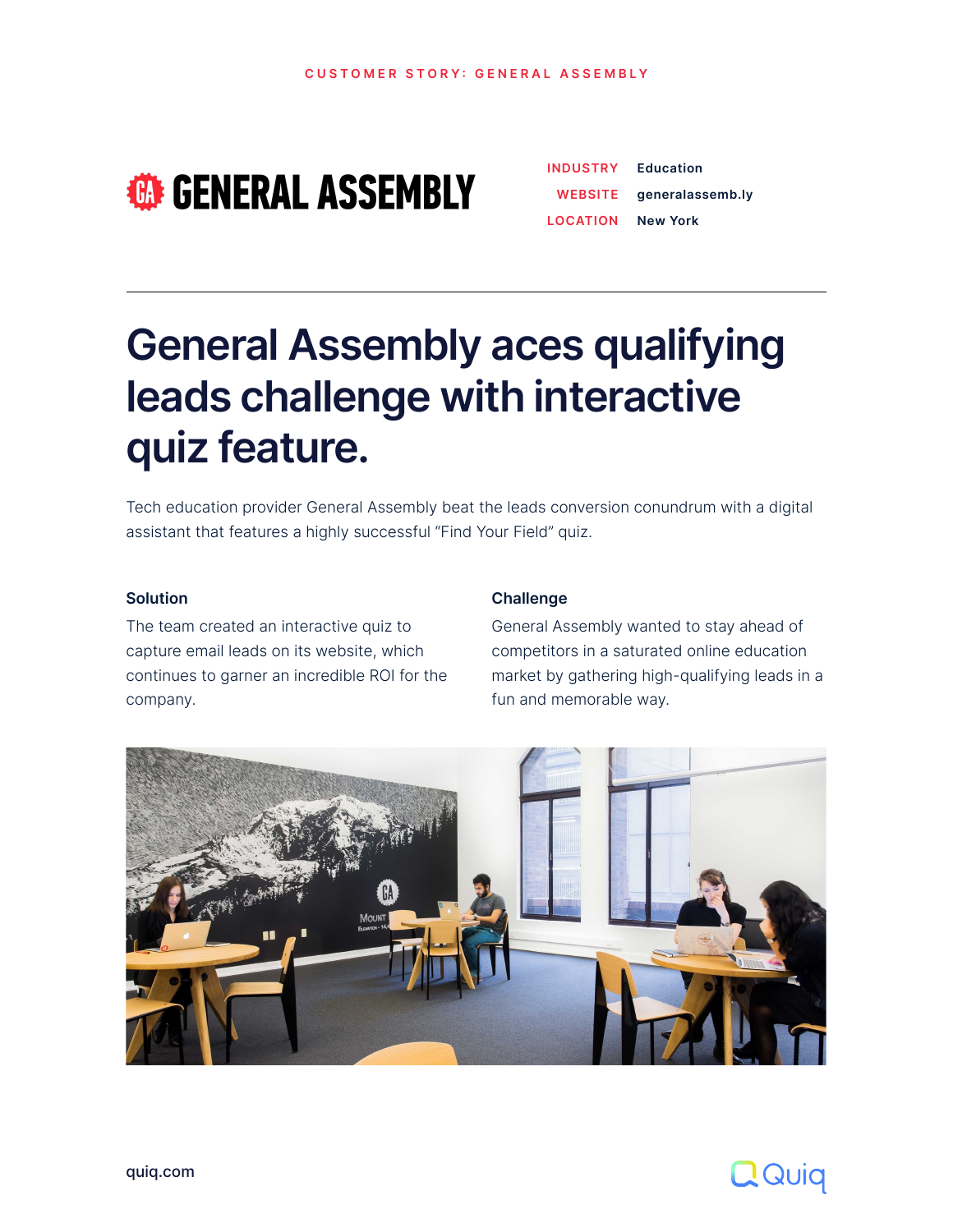[quiq.com](http://quiq.com)

#### **CUSTOMER STORY: GENERAL ASSEMBLY**

When it comes to education and training opportunities, students and job seekers have more choices at their fingertips than ever before.

From virtual, in-person and hybrid schools to certifications and advanced accreditations, the competition among educational institutions vying for the attention of potential students is at an all-time high.

Not only have most traditional four-year colleges and universities started offering online programs, but countless other educational programs and platforms now cater to job seekers looking to enhance their portfolios.

General Assembly (or GA) is a leading source for training, staffing, and career transitions. Since 2011, the company has delivered exceptional curriculum and staffing solutions to employers, students, and job seekers in the tech space. GA offers training for today's most in-demand skills, such as UX design, coding, product management, and data analytics to more than 35,000 graduates across the globe.

Because of their forward thinking and longtime presence in the industry, General Assembly is a textbook example for how to efficiently capture high-intent leads using the perfect mix of technology and creativity.



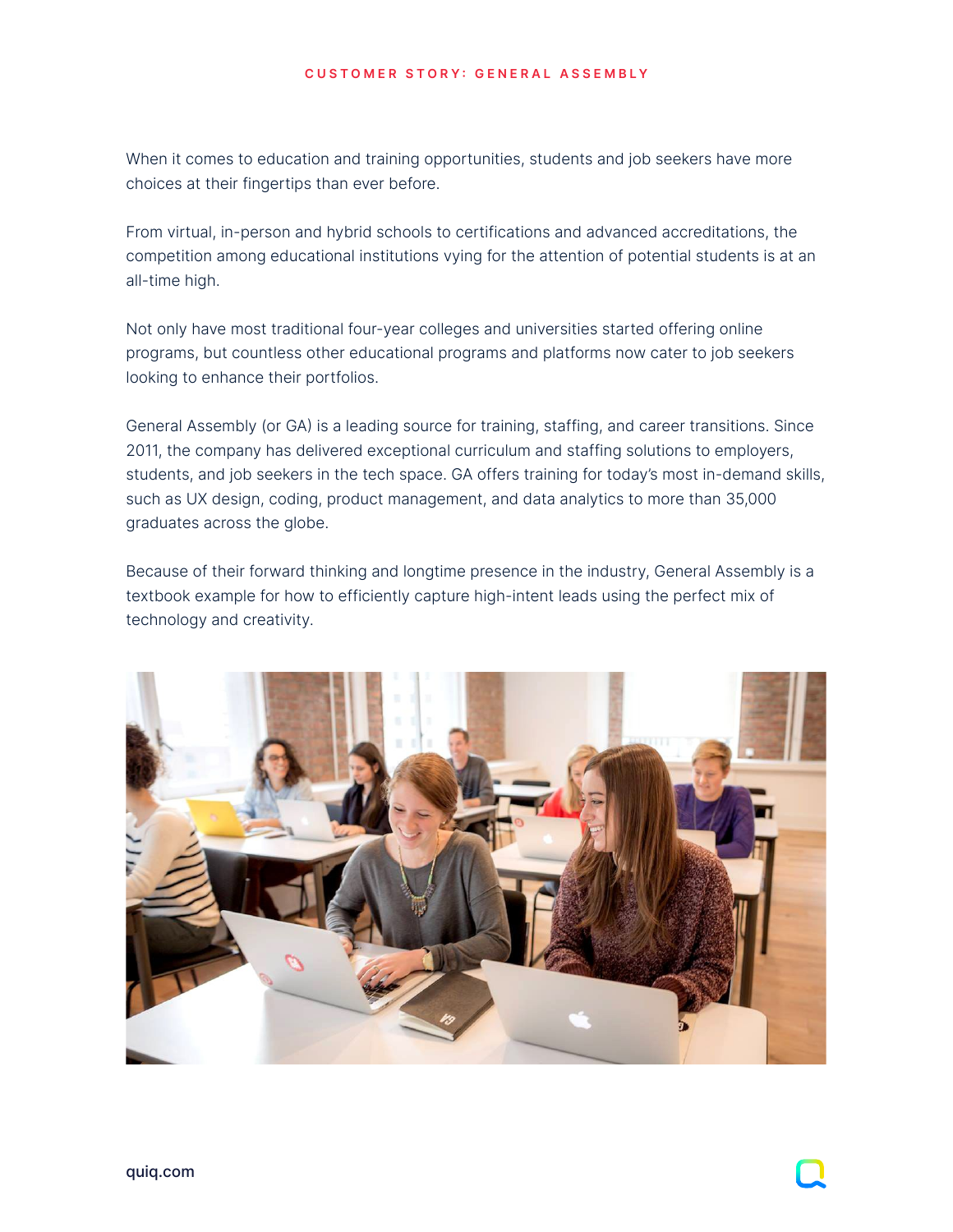[quiq.com](http://quiq.com)

## **Preparation makes perfect.**

Nothing good ever comes from cramming at the last minute, and as a longtime leader in the education space, the GA team knew this well. First, they anticipated facing challenges in the saturated e-learning market and powered up their inbound marketing resources to stay ahead of the curve.

No strangers to lead generation tactics, the team felt the best use of company time and resources would be to enhance existing channels with tools like text automation and chat bots. The goal: to efficiently capture site visitors' email addresses while making the experience entertaining and memorable.

GA's conversion and personalization goals were in crystal clear focus. Their next step was to enhance existing touch points and transform requests for contact information into ongoing conversations with prospective students using conversational AI.

The team also hoped to capture and nurture users who showed specific interests in their classes and programs to grow consideration over time. To do so, they needed the right technology partner to introduce personalization.

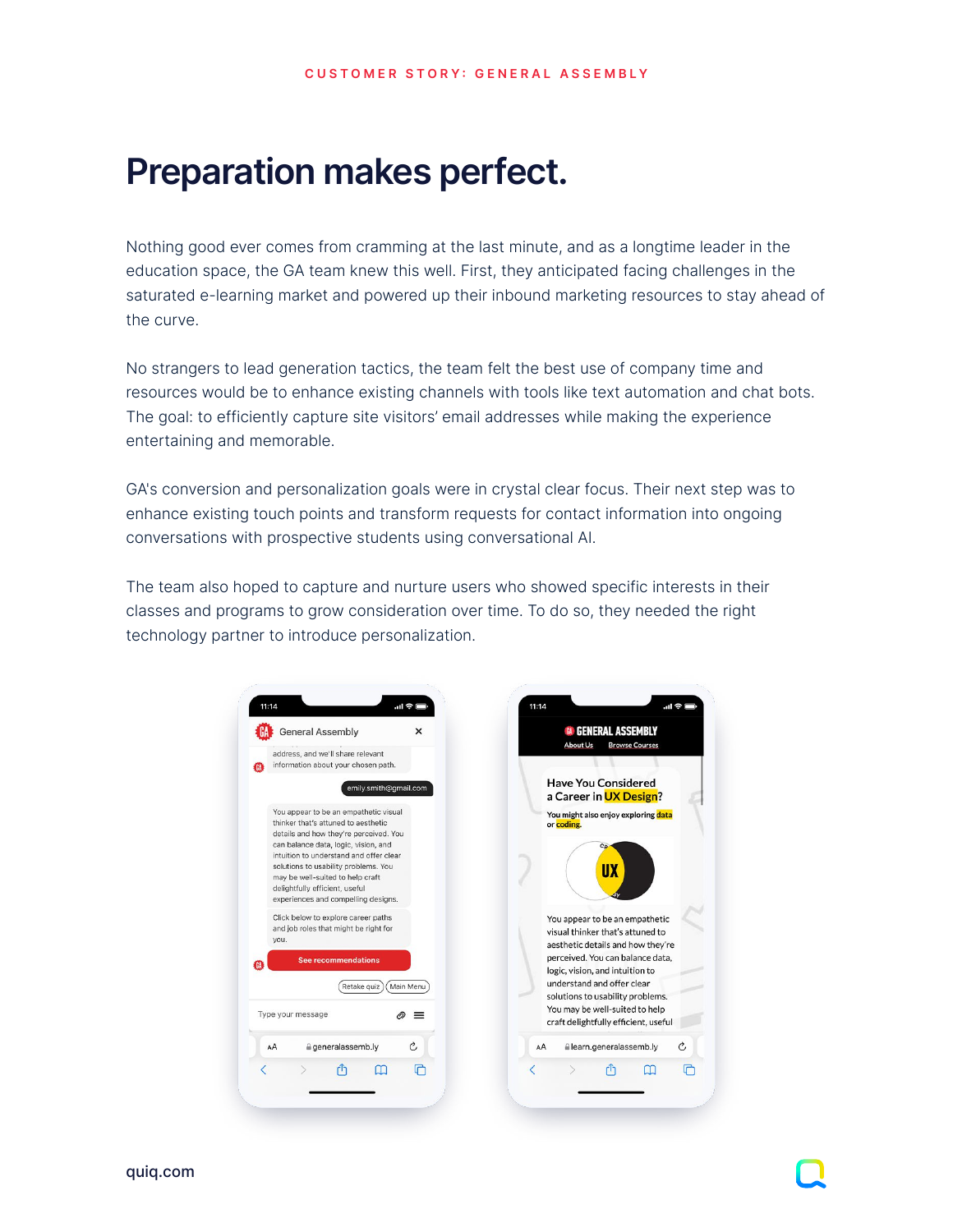# **Building digital assistant features in a class of their own.**

In partnership with Quiq, General Assembly addressed their lead-generation needs and launched a digital assistant on its website featuring a "Find Your Field" quiz to help visitors explore career options and click out to course pages.

The fun, interactive quiz featured a short series of questions that pinpointed a user's interests and skill sets. This created a relevant career path recommendation for each user.

The teams worked together to identify on-site pages where users had high intent to browse courses and ask questions related to career transitions. From there, Quiq crafted logic to ensure the quiz triggered a call to action automatically during those strategic moments of a user's onsite journey.

The General Assembly team thoughtfully curated featured content, with Quiq helping to optimize the conversational flow based on web chat best practices.

After the initial experience launch, the team developed key optimization for users to input their emails at the end of the quiz. After providing their email addresses, users could view their personalized career path recommendations.

Using Natural Language Processing (NLP, the experience automated the flow of data between users and the custom interface. Adding this self-service function allowed users to search products and courses across General Assembly's catalog—and provided access to a robust library of relevant FAQs.

For customers unable to completely self-service, Quiq built an integration with Front App featuring a seamless agent ticket generation form to facilitate an agent reaching back out to the user at their earliest convenience.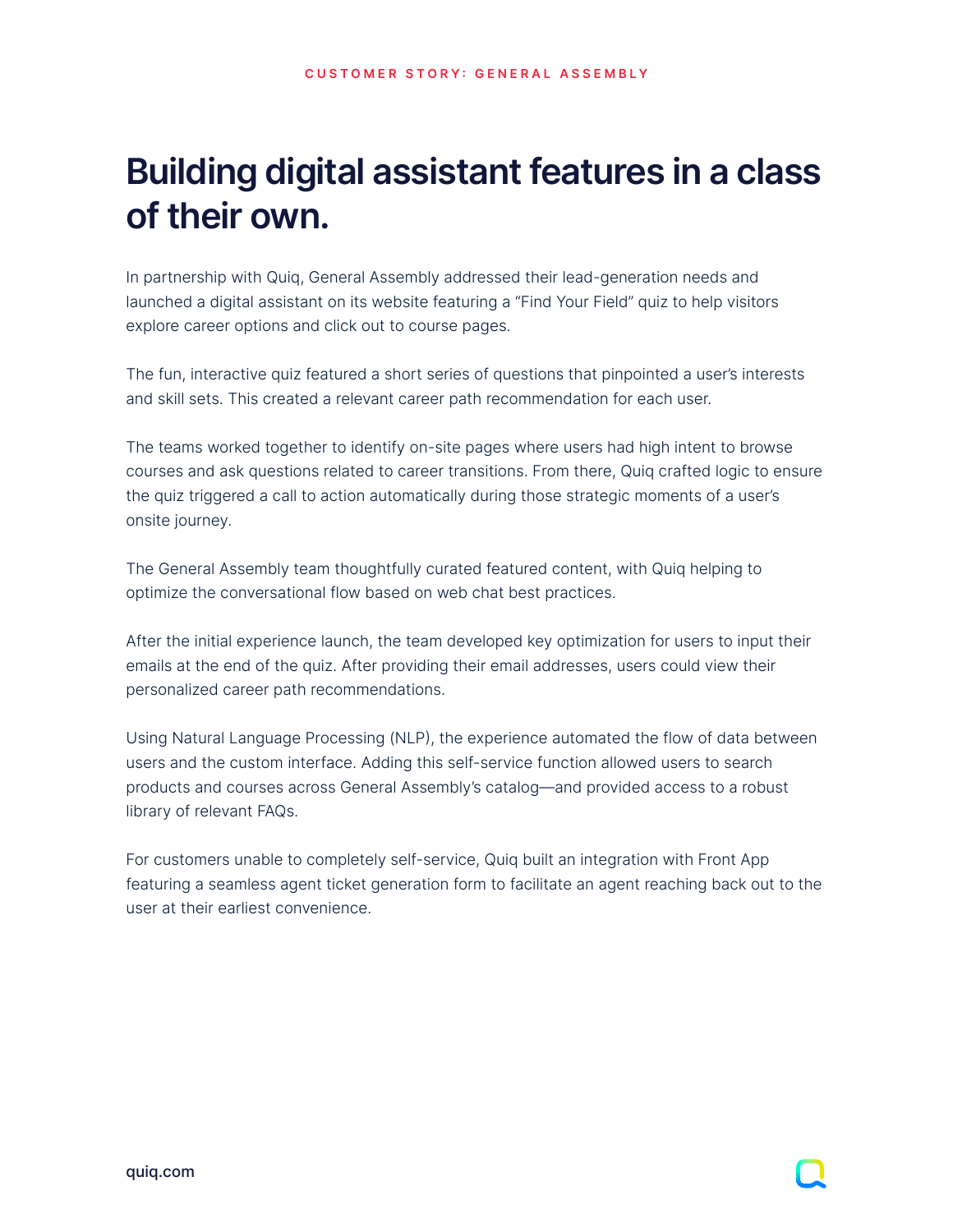## **Acing the conversion game.**

The "Find Your Field" quiz triggers have proven to be successful in generating a steady flow of new prospective customers for General Assembly to nurture and convert. On a monthly basis, the "Find Your Field" quiz yields 60% user completion.

The experience is also proving to be one of the most efficient lead generation sources on GA's website. Around 26% of new prospect emails have since converted into leads for GA's highvalue long-form courses, outperforming the lead conversion efficiency of GA's lightbox modal (which provides the highest single-source volume of new emails from their website).

Revenue per new email has also been on par with the lightbox modal, indicating the quality of leads has remained consistent to GA's standards given the higher lead conversion efficiency.

Not only is the "Find Your Field" quiz a great example of creative content that converts, but it's also the kind of long-term tactic that can be used in many different ways across many different channels.

Quiq enabled Blue Nile to achieve:

- **70% growth** in the number of sales interactions with a Diamond Expert
- **35%** increase in successful sales transactions
- **34%** YTD containment rate for service-related inquiries
- **75%** CSAT
- **Steady conversion rates** with consistent high-quality lead generation